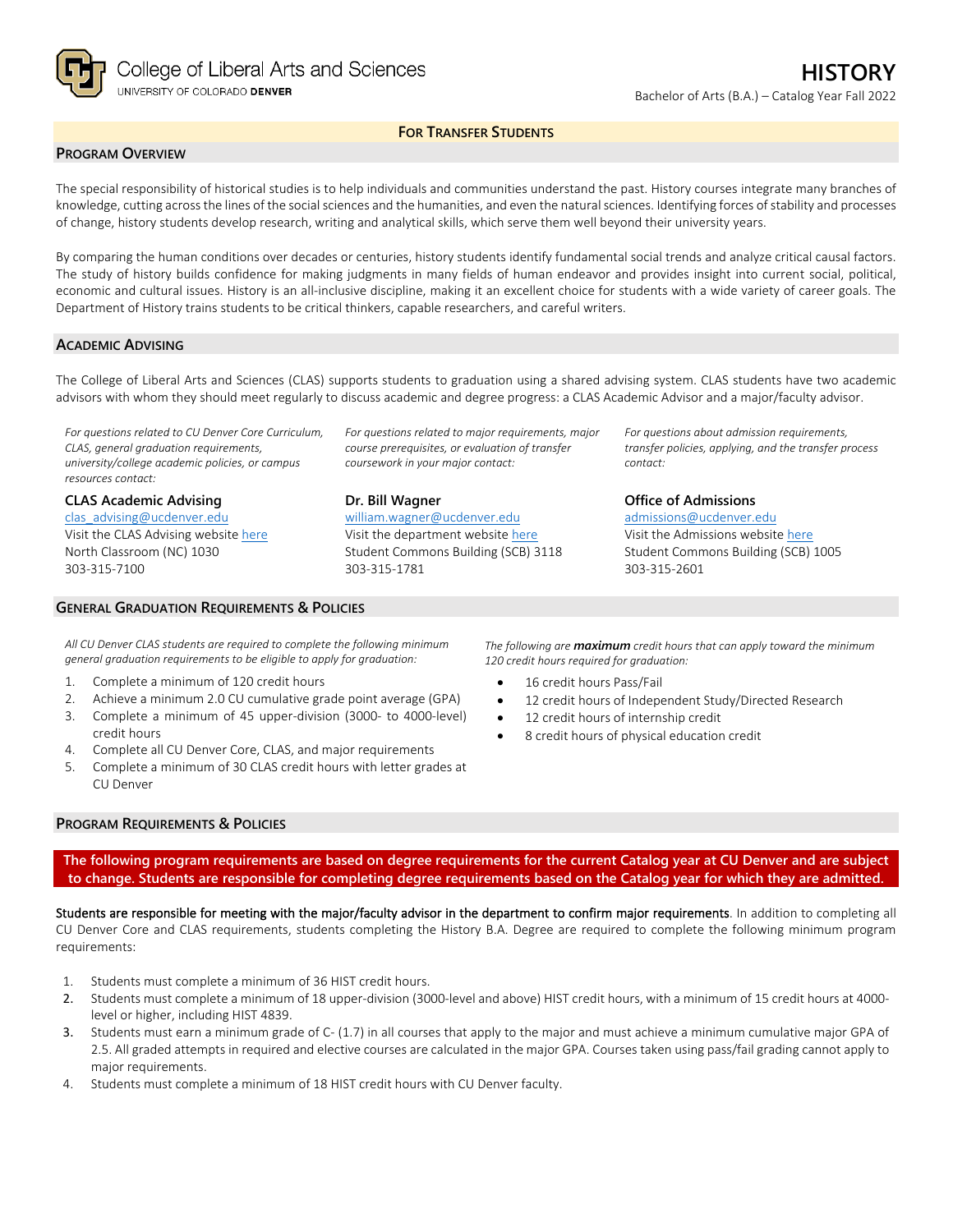## **FOR TRANSFER STUDENTS**

# **COURSEWORK THAT CAN BE COMPLETED AT PREVIOUS INSTITUTION**

The following is a "bucket" of requirements students can complete prior to transferring to CU Denver, including equivalent Colorado Community College System (CCCS) courses. To determine the equivalencies of courses to be completed at non-CU Denver institutions, students can visit [www.transferology.com](http://www.transferology.com/)**.** It is critical students connect with a CU Denver academic advisor to ensure planned courses will transfer *and* apply to CU Denver degree requirements. All non-CU Denver coursework must be completed with a C- or better to be eligible for transfer.

Students interested in completing an Associate (A.A. or A.S.) Degree or a Colorado Statewide Transfer Articulation Agreement or Degree with [Designation \(DWD\)](https://highered.colorado.gov/transfer-degrees) must work with their community/junior college academic advisor to create an academic plan that accounts for all degree or transfer articulation agreement requirements. Colorado Community College Students may also explore the option to complet[e Reverse Transfer](https://highered.colorado.gov/students/attending-college/colorado-reverse-transfer) at CU Denver.

| <b>CU Denver Requirements</b>                                            | <b>CU Denver</b><br>Credit | <b>CCCS Equivalent Courses &amp; Notes</b>                                                                                                                                                                                     | CCCS<br>Credit<br><b>Hours</b> |
|--------------------------------------------------------------------------|----------------------------|--------------------------------------------------------------------------------------------------------------------------------------------------------------------------------------------------------------------------------|--------------------------------|
| CU Denver Core Curriculum Requirements                                   | $34 - 40$                  |                                                                                                                                                                                                                                |                                |
| ENGL 1020 - Core Composition I                                           | 3                          | <b>ENG 1021</b>                                                                                                                                                                                                                |                                |
| ENGL 2030 - Core Composition II                                          | $\overline{3}$             | <b>FNG 1022</b>                                                                                                                                                                                                                |                                |
| Mathematics                                                              | $3 - 4$                    | MAT 1240 recommended or GT-MA1                                                                                                                                                                                                 |                                |
| Arts                                                                     | 3                          | GT-AH                                                                                                                                                                                                                          |                                |
| Humanities                                                               | 3                          | GT-AH or GT-HI                                                                                                                                                                                                                 |                                |
| <b>Behavioral Sciences</b>                                               | $3 - 4$                    | GT-SS                                                                                                                                                                                                                          |                                |
| Social Sciences                                                          | $3 - 4$                    | HIS 111 or GT-SS or GT-HI*                                                                                                                                                                                                     |                                |
| Natural/Physical Science with lab                                        | $4 - 5$                    | GT-SC1                                                                                                                                                                                                                         |                                |
| Natural/Physical Science without lab or Math                             | $3 - 5$                    | GT-SC2 or GT-MA1 (except the course used for Core Math) or GT-SC1                                                                                                                                                              |                                |
| <b>International Perspectives</b>                                        | 3                          | HIS 1310 or additional GT-AH, HI, SS* (see note below)                                                                                                                                                                         |                                |
| Cultural Diversity                                                       | 3                          | To be completed at CU Denver. This requirement must be completed with an<br>upper-division course and CCCS courses will not apply.                                                                                             |                                |
| <b>CLAS Graduation Requirements</b>                                      | $15 - 29$                  |                                                                                                                                                                                                                                |                                |
| <b>CLAS Communicative Skills</b>                                         | 3                          | COM 1150 or PHI 1013                                                                                                                                                                                                           |                                |
| CLAS Second Language                                                     | $0 - 10$                   | e.g., SPA 1012 or ASL 1122<br>Students have several options to fulfill this requirement. Please consult a CU<br>Denver CLAS Academic Advisor.                                                                                  |                                |
| <b>CLAS Humanities</b>                                                   | $\overline{3}$             | Any transferrable LIT, HIS, HUM, or PHI course                                                                                                                                                                                 |                                |
| CLAS Behavioral Sciences                                                 | $3 - 4$                    | Any transferrable ANT, COM, or PSY course (except GT-SC courses)                                                                                                                                                               |                                |
| <b>CLAS Social Sciences</b>                                              | $3 - 4$                    | Any transferrable ECO, ETH, GEO, POS, or SOC course (except GT-SC courses)                                                                                                                                                     |                                |
| CLAS Natural/Physical Science with lab                                   | $3 - 5$                    | GT-SC1<br>If students complete only one science course with a lab for the CU Denver Core<br>Curriculum, this course must have an associated lab.                                                                               |                                |
| <b>HIST Major Courses</b>                                                | 9                          |                                                                                                                                                                                                                                |                                |
| HIST 1016 World History to 1500 or<br>HIST 1026 World History Since 1500 | 3                          | HIS 1110 or 1120<br>Course can fulfill CU Denver Core Social Sciences*                                                                                                                                                         |                                |
| HIST 1211 Western Civilization   or<br>HIST 1212 Western Civilization II | 3                          | HIS 1310 or 1320                                                                                                                                                                                                               |                                |
| HIST 1361 U.S. History to 1876 or<br>HIST 1362 U.S. History Since 1876   | 3                          | HIS 1210 or 1220                                                                                                                                                                                                               |                                |
| Minimum Applicable Transfer Credit Hours<br>60<br>Recommended:           |                            | Students completing less than 60 applicable transfer credit hours will have<br>additional credit hours to complete at CU Denver. Students needing general<br>elective credit should consult a CU Denver CLAS Academic Advisor. |                                |

*\**The applicability of Guaranteed Transfer (GT Pathways) courses to specific CU Denver Core Curriculum requirements requires completion of a block of five courses: two GT-AH courses; one GT-HI course; one GT-SS course; and one additional GT-AH, GT-HI, or GT-SS course.